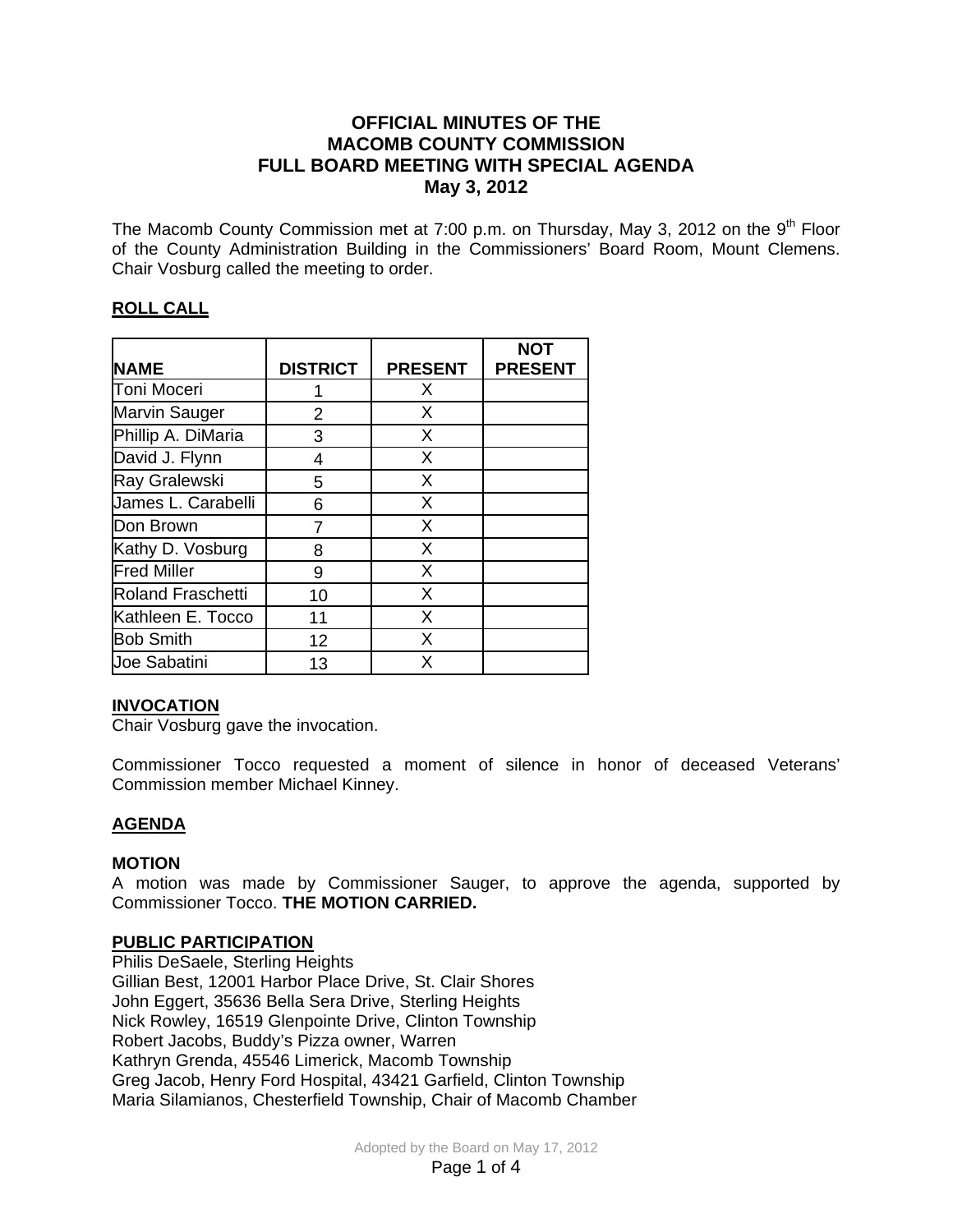OFFICIAL MINUTES MACOMB COUNTY COMMISSION FULL BOARD w/ SPECIAL AGENDA MEETING MINUTES – May 3, 2012

Thomas Langelier, 35225 Beaconhill, Harrison Twp. Roger Holtslander, 23140 Wellington Crescent, Clinton Twp. Jenny Collins, Executive Director of Anton Art Center, Mount Clemens Kermit Harris, Director of Veteran Services Kate Groninger, DIA employee on behalf of Jack Falcon of Jack Products of Shelby Township

### **FINANCE COMMITTEE MEETING – May 2, 2012**

The clerk read the recommendations from the Finance Committee and a motion was made by Chair Brown, supported by Vice-Chair Miller, to adopt the committee recommendations:

**R12-029** Adopt the 2013-2014 compensation ordinance for Macomb County Commissioners, as amended. Further, a copy of this Board of Commissioners' action is directed to be delivered forthwith to the Office of the County Executive. (Record **NO** vote for Carabelli).

**THE MOTION CARRIED.** (Record **NO** vote Carabelli)

### **ECONOMIC DEVELOPMENT COMMITTEE MEETING – May 2, 2012**

The clerk read the recommendation from the Economic Development Committee and a motion was made by Co-Chairs Carabelli & Flynn, to adopt the committee recommendation:

**R12-030** Adopt the proposed Macomb County Orchard Trail Ordinance 2012-\_\_\_, as attached. Further, a copy of this Board of Commissioners' action is directed to be delivered forthwith to the Office of the County Executive. (Record **NO** vote for Tocco)

### **FRIENDLY AMENDMENT**

A friendly amendment was offered by Commissioner Flynn to add Article 4.1:

#### *Annual Report*

*An annual report on the status of the ordinance for the Macomb Orchard Trail will be given the to Board of Commissioners.* 

The Committee Co-Chairs **ACCEPTED THE FRIENDLY AMENDMENT.**

### **AMENDMENT**

Assistant Corporation Counsel, Jill Smith, indicated 2.8 would be corrected to read: "*alcohol and illegal possession of controlled substances*"

**THE MOTION WITH AMENDMENTS CARRIED.** (Record **NO** votes DiMaria, Fraschetti, & Tocco)

### **APPROVE PROPOSED ARTICLES OF INCORPORATION OF THE MACOMB COUNTY ART INSTITUTE AUTHORITY**

#### **MOTION**

**R12-031** A motion was made by Commissioner Flynn, to approve the proposed Articles of Incorporation of the Macomb County Art Institute Authority, supported by Commissioner Miller.

**MOTION TO AMEND**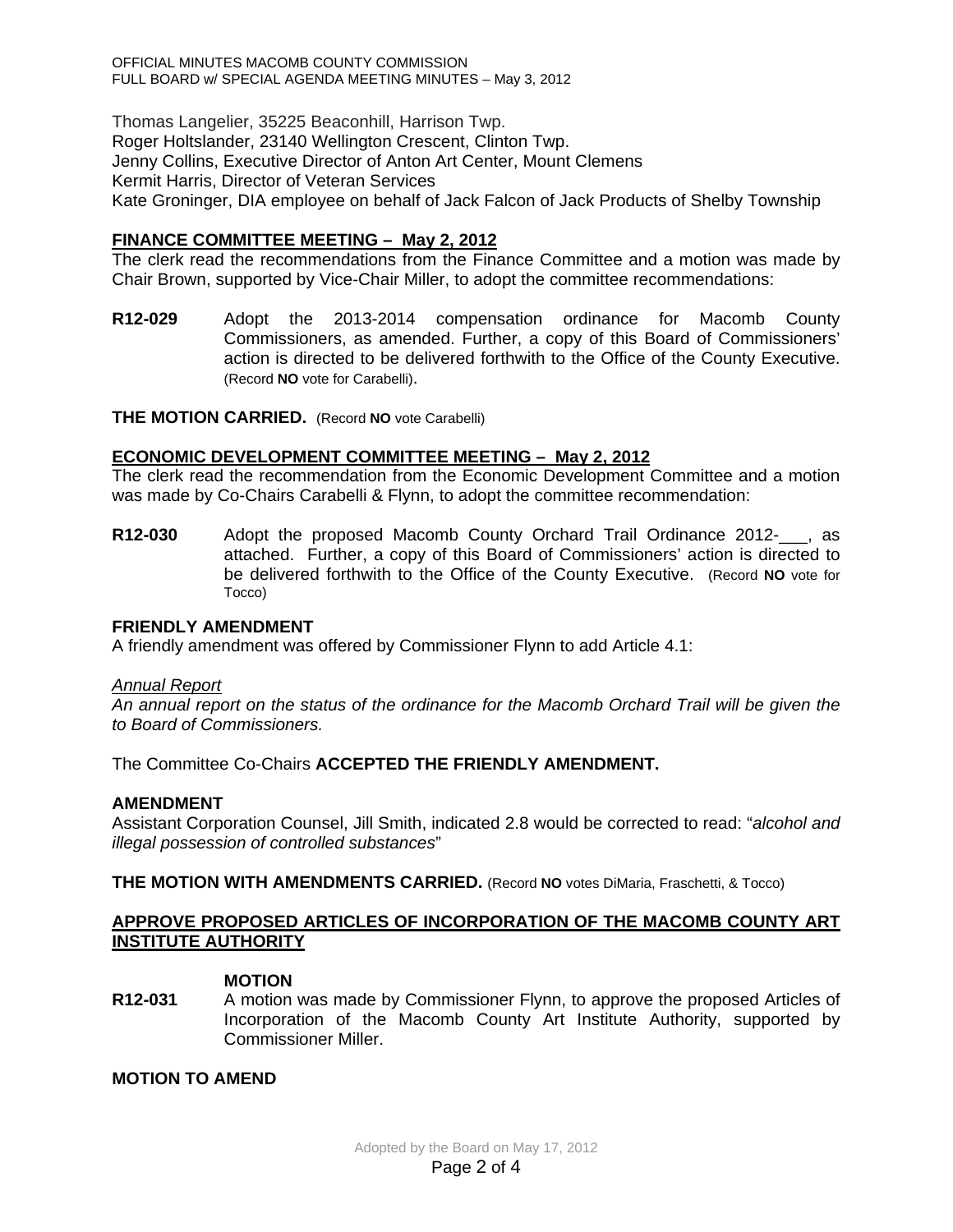A motion was made by Commissioner Flynn to amend the third line under Appointees on page 1 to read "*two members should be appointed by the commissioner chair without county executive confirmation,"* supported by DiMaria. **THE MOTION TO AMEND CARRIED.**

**THE MOTION AS AMENDED CARRIED.** (Record **NO** votes Carabelli, Fraschetti, Gralewski, Brown, and Sabatini)

### **ITEM WAIVED BY FINANCE COMMITTEE CHAIR**

### **MOTION**

**R12-032** A motion was made by Commissioner Moceri to approve an increase in budgeted revenues and expenditures in the 2012 Michigan State University Extension (MSUE) Grant Fund in the amount of \$66,019.75 to account for a grant award to MSUE and on routine fund balance rollover. Further, this budget action addresses budgetary issues only. It does not constitute the Commission's approval of any County contract. If a contract requires Commission approval under the County's Contracting Policy or the County's Procurement Ordinance, such approval must be sought separately, supported by Commissioner Miller. **THE MOTION CARRIED.** 

### **NEW BUSINESS**

None

**PUBLIC PARTICIPATION**

None

## **ROLL CALL**

|                          |                 |                | <b>NOT</b>     |
|--------------------------|-----------------|----------------|----------------|
| <b>NAME</b>              | <b>DISTRICT</b> | <b>PRESENT</b> | <b>PRESENT</b> |
| Toni Moceri              |                 | X              |                |
| <b>Marvin Sauger</b>     | 2               | X              |                |
| Phillip A. DiMaria       | 3               | X              |                |
| David J. Flynn           | 4               | X              |                |
| Ray Gralewski            | 5               | X              |                |
| James L. Carabelli       | 6               | X              |                |
| Don Brown                | 7               | X              |                |
| Kathy D. Vosburg         | 8               | X              |                |
| <b>Fred Miller</b>       | 9               | X              |                |
| <b>Roland Fraschetti</b> | 10              | X.             |                |
| Kathleen E. Tocco        | 11              | X              |                |
| <b>Bob Smith</b>         | 12              | X              |                |
| <b>Joe Sabatini</b>      | 13              | X              |                |